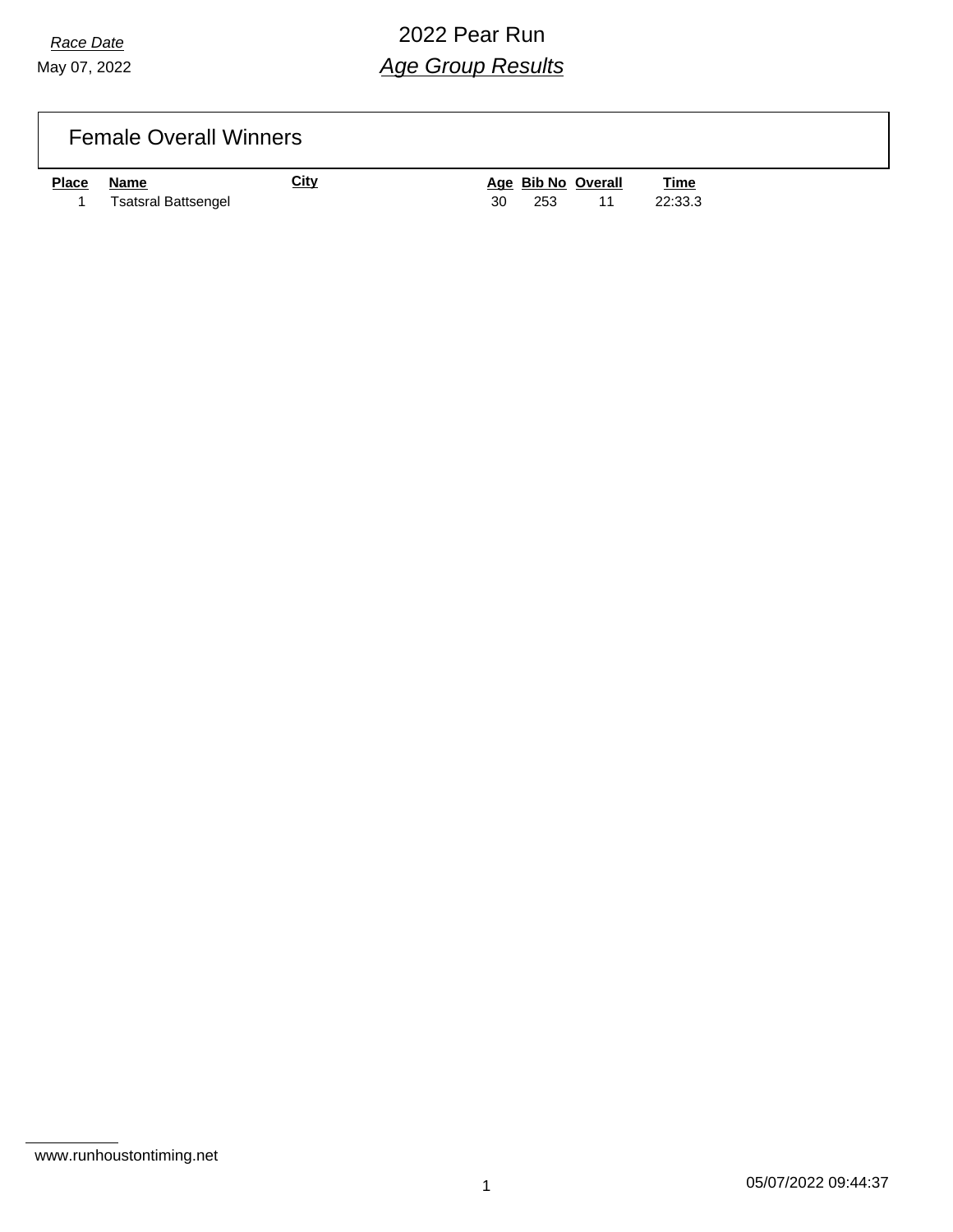#### Female 14 and Under

| <b>Place</b>   | <b>Name</b>             | <b>City</b> |    |     | Age Bib No Overall | <b>Time</b> |
|----------------|-------------------------|-------------|----|-----|--------------------|-------------|
| 1              | Ande Folger             |             | 13 | 304 | 24                 | 25:47.0     |
| $\overline{2}$ | liris Kelly             |             | 13 | 303 | 47                 | 29:25.0     |
| 3              | Cadence Scott           |             | 14 | 150 | 59                 | 31:28.9     |
| 4              | Madisyn Stevenson       |             | 12 | 143 | 71                 | 32:58.3     |
| 5              | Ava Abrego              |             | 12 | 177 | 88                 | 34:34.2     |
| 6              | <b>Haley Buskirk</b>    |             | 13 | 207 | 90                 | 34:34.6     |
| $\overline{7}$ | <b>Teresa Hall</b>      |             | 13 | 219 | 92                 | 34:37.3     |
| 8              | Olivia L Zamora         |             | 10 | 139 | 109                | 35:45.6     |
| 9              | Payton Watson           |             | 13 | 243 | 112                | 35:50.0     |
| 10             | Jennah Morales          |             | 0  | 145 | 119                | 37:18.1     |
| 11             | <b>Tracy Melancon</b>   |             | 0  | 280 | 123                | 37:34.8     |
| 12             | Myra Debonte            |             | 0  | 108 | 149                | 41:54.3     |
| 13             | Santanah Jimenez        |             | 10 | 183 | 150                | 41:54.7     |
| 14             | Jana Jordan             |             | 0  | 35  | 152                | 42:18.5     |
| 15             | Linh McCready           |             | 0  | 155 | 153                | 43:11.7     |
| 16             | Senie Stevenson         |             | 13 | 144 | 161                | 44:28.6     |
| 17             | Ava Martin              |             | 9  | 196 | 172                | 47:47.0     |
| 18             | Jennifer Thrift         |             | 10 | 79  | 174                | 47:51.4     |
| 19             | Leonor Castillo         |             | 0  | 184 | 175                | 48:07.4     |
| 20             | <b>Brittany Woodard</b> |             | 0  | 172 | 176                | 48:51.9     |

#### Female 15 to 19

| Place | Name                 | <u>City</u> |    |     | Age Bib No Overall | <b>Time</b> |
|-------|----------------------|-------------|----|-----|--------------------|-------------|
|       | Mylah Jimenez        |             | 17 | 182 | 31                 | 26:57.1     |
|       | <b>Madison Craig</b> |             | 18 | 15  | 53                 | 30:13.4     |
|       | Dani Wilson          |             | 15 | 224 | 162                | 44:28.8     |
| 4     | Anna Larkin          |             | 15 | 249 | 170                | 47:39.9     |
| 5     | Maryn King           |             | 15 | 234 | 198                | 53:39.3     |
|       |                      |             |    |     |                    |             |

#### Female 20 to 29

| <b>Place</b> | <b>Name</b>          | <u>City</u> |    | Age Bib No Overall |     | Time    |
|--------------|----------------------|-------------|----|--------------------|-----|---------|
|              | Marlene Olvera       |             | 28 | 225                | 13  | 23:36.9 |
| 2            | Mckenzie Hill        |             | 22 | 156                | 35  | 27:17.8 |
| 3            | Cassandra Morales    |             | 20 | 202                | 40  | 28:12.3 |
| 4            | Morgan Wilson        |             | 28 | 129                | 61  | 31:51.4 |
| 5            | Stacie Gajevsky      |             | 29 | 86                 | 89  | 34:34.4 |
| 6            | Rebekah Weinstein    |             | 21 | 267                | 101 | 35:15.2 |
|              | <b>Jacey Bittick</b> |             | 22 | 130                | 134 | 39:21.3 |
| 8            | Shannon Richardson   |             | 22 | 256                | 201 | 53:51.6 |

www.runhoustontiming.net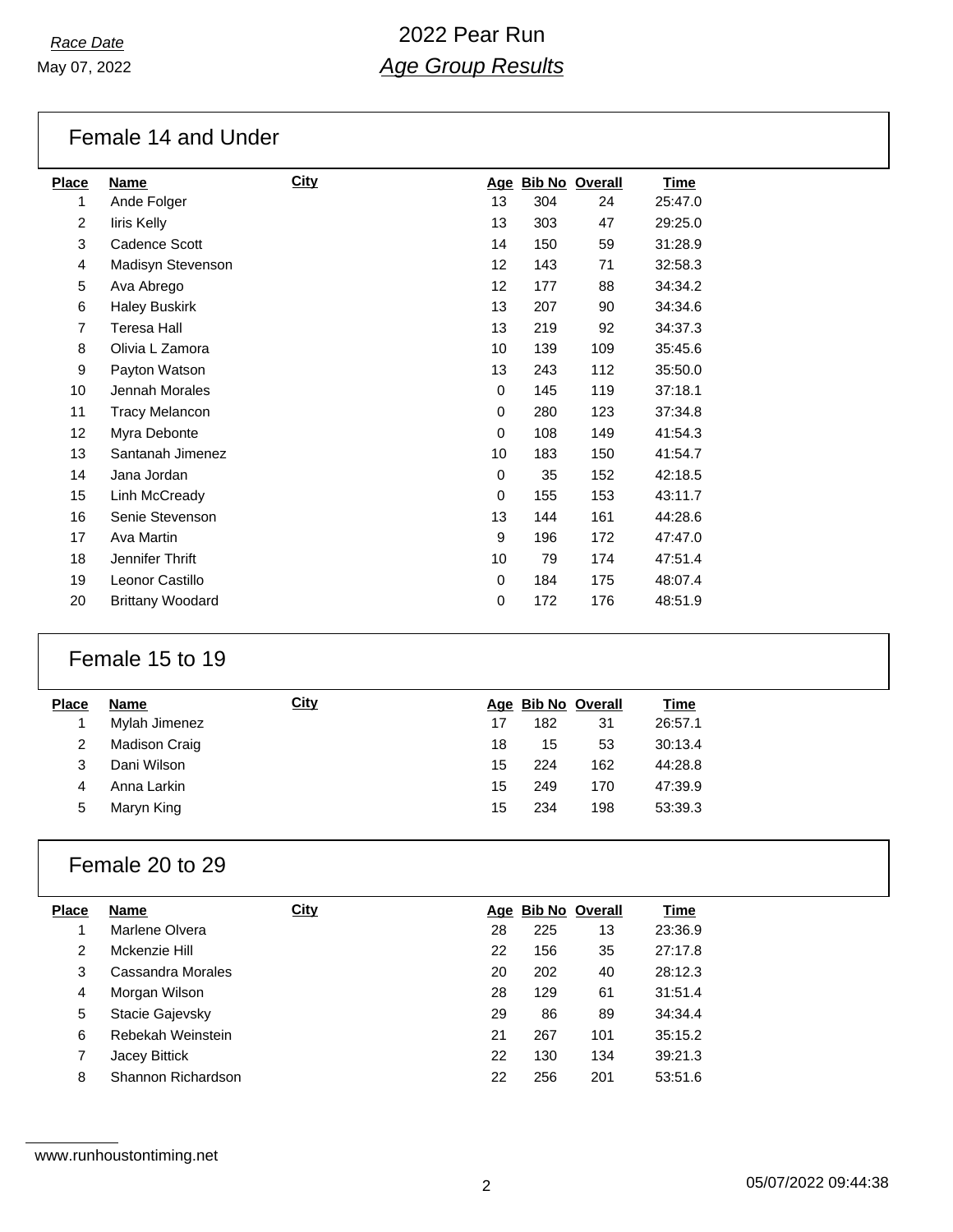### *Race Date* 2022 Pear Run *Age Group Results*

Female 20 to 29

**Place Name City Age Bib No Overall Time**

Crystal Rodriguez 27 217 230 1:01:37.1

#### Female 30 to 39

| <b>Place</b>   | Name                   | <b>City</b> |    |                | Age Bib No Overall | <b>Time</b> |
|----------------|------------------------|-------------|----|----------------|--------------------|-------------|
| 1              | <b>Shannon Ennis</b>   |             | 36 | $\overline{2}$ | 30                 | 26:33.5     |
| $\overline{2}$ | Crissy Smith           |             | 36 | 147            | 33                 | 27:07.8     |
| 3              | Kristy Rockefeller     |             | 39 | 270            | 41                 | 28:13.7     |
| 4              | Abby Parsley           | Pearland    | 37 | 266            | 50                 | 30:10.7     |
| 5              | Johana Ruiz            |             | 36 | 189            | 54                 | 30:19.3     |
| 6              | Julia Klebo            |             | 39 | 99             | 62                 | 31:53.8     |
| $\overline{7}$ | Kasie Christman        |             | 33 | 26             | 66                 | 32:05.7     |
| 8              | Laura Escobedo         |             | 37 | 119            | 68                 | 32:19.6     |
| 9              | Mae Rochelle Salvador  |             | 36 | 74             | 73                 | 33:03.3     |
| 10             | Ashley Twyman          |             | 37 | 289            | 74                 | 33:10.9     |
| 11             | Gloria Lettiere        |             | 36 | 152            | 77                 | 33:25.0     |
| 12             | Jennifer Gajevsky      |             | 32 | 67             | 93                 | 34:38.5     |
| 13             | Kortni Jaramillo       |             | 39 | 285            | 104                | 35:20.4     |
| 14             | Angela Garza           |             | 37 | 242            | 105                | 35:27.9     |
| 15             | <b>Tanya Scott</b>     |             | 37 | 148            | 113                | 36:09.2     |
| 16             | Annika Lirette         |             | 32 | 275            | 115                | 36:19.8     |
| 17             | <b>Katie Nrisbois</b>  |             | 31 | 40             | 126                | 37:59.9     |
| 18             | <b>Candice Bittick</b> |             | 39 | 25             | 131                | 38:53.8     |
| 19             | Jasmin Eapen           |             | 35 | 199            | 143                | 40:38.0     |
| 20             | Udari Warshahannadi    |             | 33 | 252            | 151                | 41:56.2     |
| 21             | Katie Leininger        |             | 38 | 9              | 159                | 44:26.5     |
| 22             | <b>Ashley Martin</b>   |             | 36 | 195            | 173                | 47:49.9     |
| 23             | Kristin Layton         |             | 32 | 263            | 224                | 58:47.7     |
| 24             | Jennifer Wozniak       | Pearland TX | 34 | 264            | 226                | 58:50.6     |
| 25             | Ludivina Gabriel       |             | 39 | 294            | 228                | 1:00:25.7   |
| 26             | Erin Coleman           |             | 30 | 215            | 229                | 1:01:35.3   |
|                |                        |             |    |                |                    |             |

#### Female 40 to 49

| <b>Place</b> | Name                   | <b>City</b> |    |     | Age Bib No Overall | <b>Time</b> |
|--------------|------------------------|-------------|----|-----|--------------------|-------------|
|              | Paige Darby            |             | 44 | 188 | 17                 | 24:12.6     |
| 2            | Kristin Parizo         |             | 43 | 302 | 27                 | 26:14.0     |
| 3            | Tracy James            |             | 49 | 197 | 49                 | 29:43.6     |
| 4            | Kaneetra Bass          |             | 40 | 261 | 58                 | 31:25.0     |
| 5            | <b>Heather Bookout</b> |             | 43 | 71  | 64                 | 32:03.1     |
| 6            | Lisa Ferrara           |             | 44 | 295 | 70                 | 32:56.3     |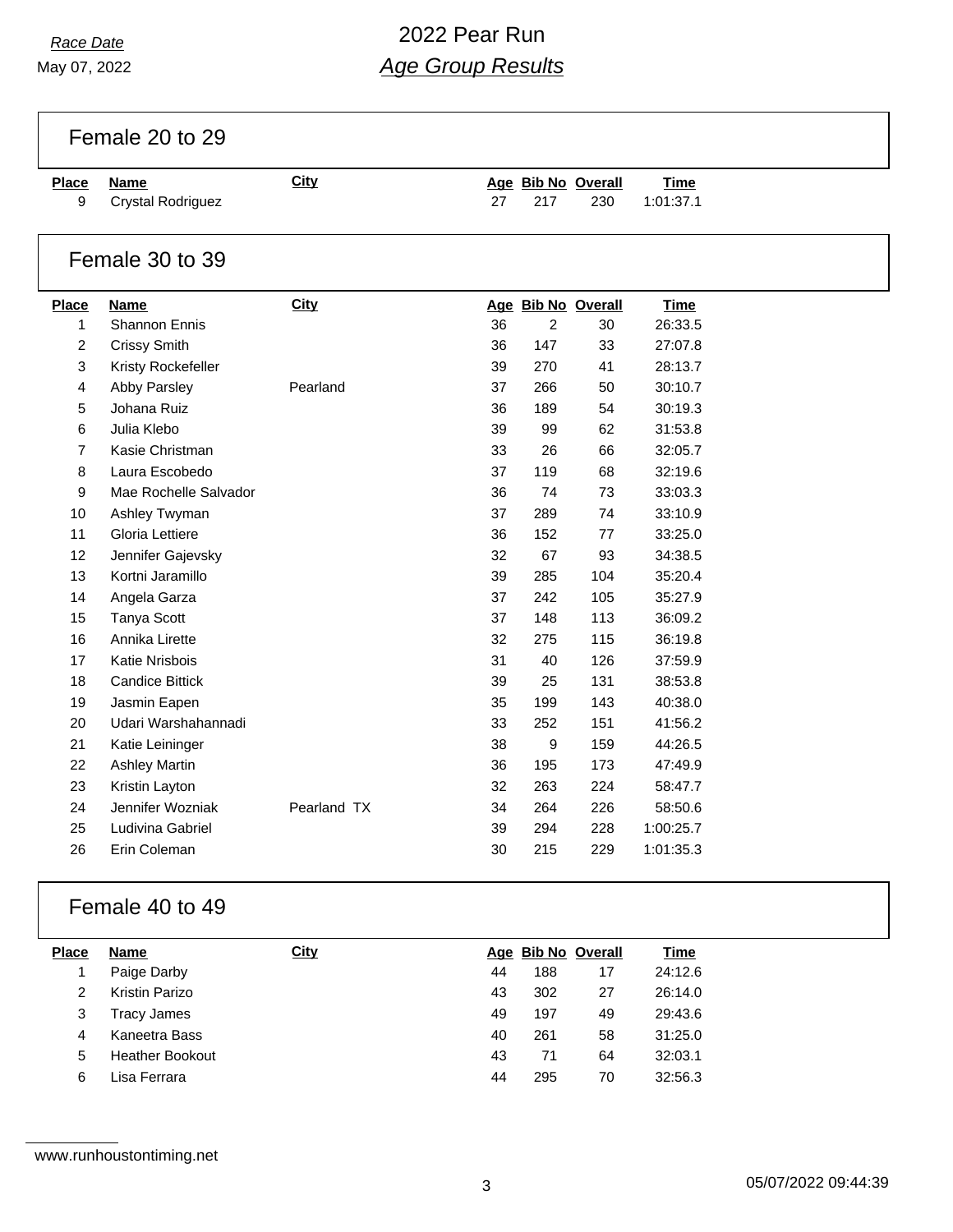May 07, 2022

Female 40 to 49

| <b>Place</b>   | <b>Name</b>            | <b>City</b> |    | Age Bib No Overall |     | <b>Time</b> |
|----------------|------------------------|-------------|----|--------------------|-----|-------------|
| $\overline{7}$ | Rebecca Hall           |             | 43 | 220                | 78  | 33:30.0     |
| 8              | Christina Moore        |             | 49 | 39                 | 82  | 34:00.8     |
| 9              | Corrina Abrego         |             | 44 | 176                | 96  | 34:52.0     |
| 10             | <b>Stacy Jurek</b>     |             | 40 | 56                 | 98  | 35:11.0     |
| 11             | Connie Buchanan        |             | 45 | 193                | 99  | 35:11.7     |
| 12             | Cara Zamora            |             | 42 | 138                | 110 | 35:46.0     |
| 13             | Sara Buskirk           |             | 40 | 206                | 117 | 36:44.5     |
| 14             | Laura Strickland       |             | 41 | 200                | 132 | 38:56.6     |
| 15             | Jamie Martin           |             | 42 | 10                 | 137 | 40:00.9     |
| 16             | Kara Lavictoire        |             | 46 | 135                | 138 | 40:05.5     |
| 17             | Amy Rubright           | Pearland    | 46 | 208                | 145 | 41:05.2     |
| 18             | <b>Marlene Ramos</b>   |             | 44 | 164                | 147 | 41:43.7     |
| 19             | Rachelle Lopez         |             | 42 | 62                 | 154 | 43:12.5     |
| 20             | Narelle Thrift         |             | 40 | 78                 | 155 | 43:12.7     |
| 21             | Radhika Rajendra       |             | 43 | 170                | 156 | 43:27.8     |
| 22             | <b>Tamika Prince</b>   |             | 41 | 151                | 157 | 43:45.5     |
| 23             | Esmeralda Jimenez      |             | 45 | 181                | 158 | 43:50.6     |
| 24             | Laura Mollett          |             | 45 | 221                | 163 | 44:36.3     |
| 25             | <b>Tommarra Vitale</b> |             | 47 | 271                | 164 | 44:57.5     |
| 26             | Laura Larkin           |             | 48 | 248                | 171 | 47:40.5     |
| 27             | Dawn Craig             |             | 42 | 13                 | 182 | 49:27.0     |
| 28             | Cassandra Villarreal   |             | 43 | 259                | 187 | 50:42.4     |
| 29             | Keri Oujesky           |             | 46 | 50                 | 192 | 51:53.8     |
| 30             | Nicole Bishop Gordon   |             | 40 | 52                 | 193 | 51:56.4     |
| 31             | Debbie Salazar         |             | 45 | 96                 | 195 | 53:10.6     |
| 32             | Kelley Kennedy         |             | 46 | 94                 | 196 | 53:11.4     |
| 33             | <b>Wilma Gutierrez</b> |             | 45 | 162                | 214 | 56:33.9     |
| 34             | Jodi Richter           |             | 44 | $\overline{7}$     | 220 | 57:10.5     |

### Female 50 to 59

| <b>Place</b> | <b>Name</b>      | <b>City</b> |    |     | Age Bib No Overall | <b>Time</b> |
|--------------|------------------|-------------|----|-----|--------------------|-------------|
| 1            | Mitzi Laughlin   |             | 53 | 24  | 16                 | 23:58.8     |
| 2            | Karen Jaramillo  |             | 58 | 288 | 28                 | 26:24.4     |
| 3            | Kerry-Ann Gomez  |             | 50 | 227 | 95                 | 34:49.8     |
| 4            | Melanie Boyer    |             | 54 | 262 | 116                | 36:38.7     |
| 5            | Lynn Baker       |             | 53 | 268 | 128                | 38:35.0     |
| 6            | Jeanette Linaugo |             | 50 | 291 | 130                | 38:53.6     |
| 7            | Cynthia Bertrand |             | 56 | 29  | 140                | 40:26.7     |
| 8            | Laura Cole       |             | 52 | 116 | 146                | 41:32.7     |
| 9            | Grelyn Casupanan |             | 50 | 83  | 160                | 44:27.5     |
| 10           | Gerry Fe Magtubo |             | 51 | 70  | 165                | 45:01.1     |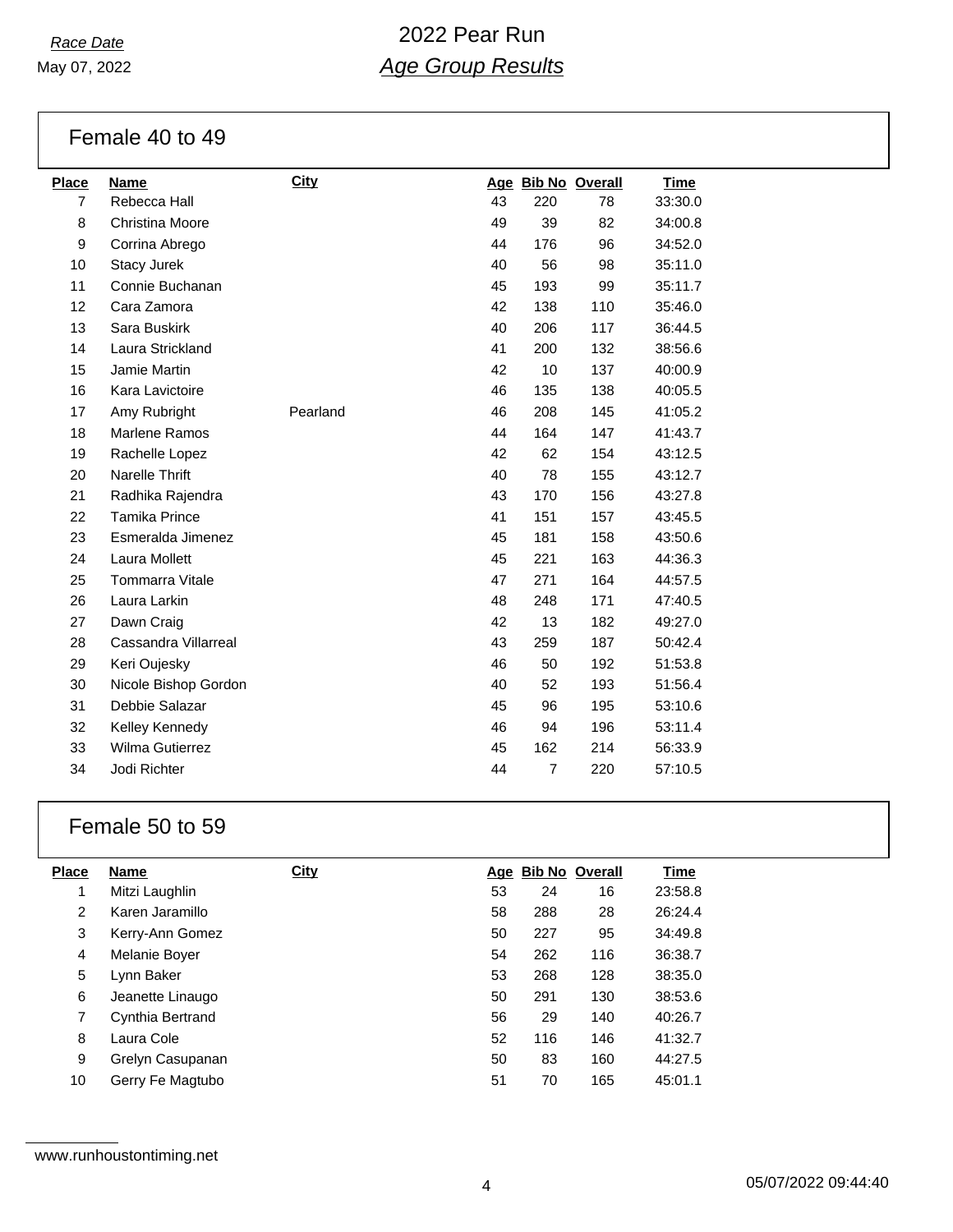May 07, 2022

Female 50 to 59

| <b>Place</b>    | <b>Name</b>             | <b>City</b> | Age |     | <b>Bib No Overall</b> | Time    |
|-----------------|-------------------------|-------------|-----|-----|-----------------------|---------|
| 11              | Felicia Crawford        |             | 51  | 4   | 167                   | 45:39.4 |
| 12 <sup>2</sup> | Lisa Crainer            |             | 58  | 300 | 177                   | 49:01.8 |
| 13              | <b>Esther Hernandez</b> |             | 59  | 66  | 184                   | 50:27.1 |
| 14              | Angela Bondzinski       |             | 54  | 47  | 185                   | 50:37.6 |
| 15              | Dana Littleton          |             | 50  | 297 | 186                   | 50:38.4 |
| 16              | <b>Shannon Roberts</b>  |             | 51  | 229 | 188                   | 51:01.5 |
| 17              | Marycarol Hoesel        |             | 56  | 299 | 189                   | 51:47.4 |
| 18              | Lisa Cole               |             | 53  | 210 | 191                   | 51:48.6 |
| 19              | Debbie Morris           |             | 55  | 213 | 197                   | 53:24.6 |
| 20              | Cheryl Magallon         |             | 55  | 131 | 203                   | 54:21.5 |
| 21              | Alicia Deleon           |             | 57  | 239 | 208                   | 55:36.1 |
| 22              | Kelly King              |             | 51  | 233 | 210                   | 55:36.9 |
| 23              | Wennie Liga             |             | 53  | 84  | 211                   | 55:51.8 |
| 24              | Jeannie Colbert         |             | 56  | 53  | 212                   | 56:03.8 |
| 25              | Maria Faida Lecito      |             | 54  | 163 | 213                   | 56:30.0 |
| 26              | Joanna Morales          |             | 53  | 146 | 215                   | 56:36.4 |
| 27              | Arlene McMeekin         |             | 56  | 277 | 216                   | 56:37.7 |
| 28              | Donna Emery             |             | 58  | 284 | 217                   | 56:38.8 |
| 29              | Marjorie Buck           |             | 59  | 283 | 218                   | 56:43.2 |
| 30              | Kisha Richardson        |             | 55  | 250 | 221                   | 57:11.4 |

#### Female 60 to 69

| <b>Place</b>   | <b>Name</b>      | <b>City</b> |    |     | Age Bib No Overall | Time    |
|----------------|------------------|-------------|----|-----|--------------------|---------|
| 1              | Tammy Dayrit     |             | 60 | 60  | 72                 | 33:02.7 |
| $\overline{2}$ | Calleise Johnson |             | 60 | 89  | 80                 | 33:50.2 |
| 3              | Patricia Rankin  |             | 62 | 63  | 124                | 37:42.3 |
| 4              | Sondra Gajevsky  |             | 60 | 75  | 127                | 38:26.8 |
| 5              | Lisa Hulick      |             | 60 | 240 | 166                | 45:36.9 |
| 6              | Deanna Harter    |             | 60 | 61  | 168                | 45:41.3 |
| 7              | Peggy Semmler    |             | 60 | 286 | 178                | 49:04.0 |
| 8              | Celna Lopezvito  |             | 65 | 81  | 206                | 55:22.2 |
| 9              | Nicole Talbot    |             | 67 | 191 | 219                | 57:04.8 |
| 10             | Milli Burton     |             | 66 | 42  | 223                | 57:28.5 |
|                |                  |             |    |     |                    |         |

# Female 70 and Over

| <b>Place</b> | Name            | <b>City</b> |    |     | Age Bib No Overall | <u>Time</u> |
|--------------|-----------------|-------------|----|-----|--------------------|-------------|
|              | Kathy Biork     |             | 73 | 90  | 169                | 47:33.3     |
|              | Irene Rodriguez |             | 75 | 137 | 179                | 49:20.2     |
|              | Barbara Smith   |             | 73 | 167 | 180                | 49:21.5     |

www.runhoustontiming.net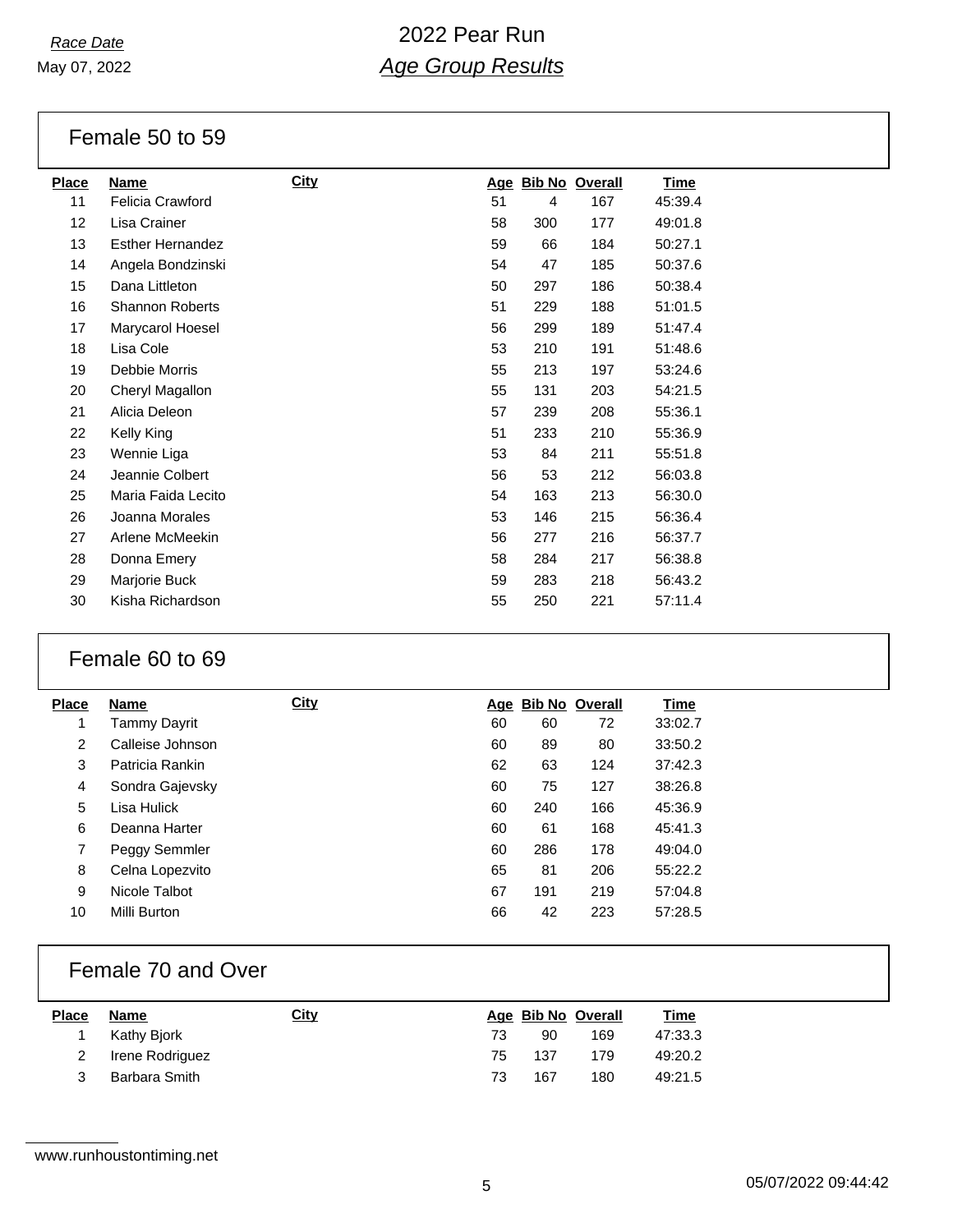# *Race Date* 2022 Pear Run *Age Group Results*

Male Overall Winners

**Place Name City Age Bib No Overall Time** 1 Alejandro Mejia 16 111 18:46.9

www.runhoustontiming.net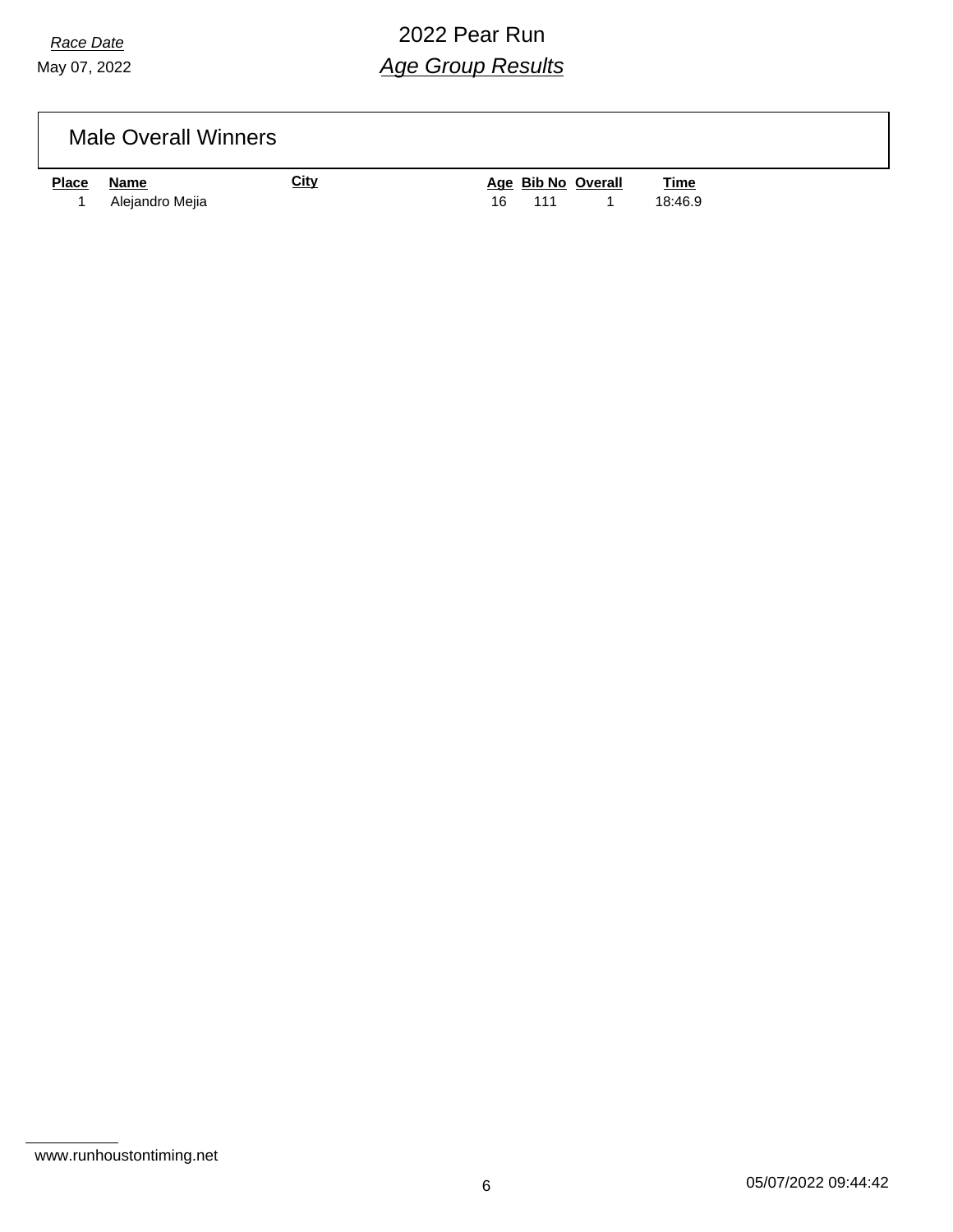Male 14 and Under

| <b>Place</b>   | Name                   | <b>City</b> |    | Age Bib No Overall |     | Time    |
|----------------|------------------------|-------------|----|--------------------|-----|---------|
| 1              | <b>Martin Mejia</b>    |             | 14 | 112                | 2   | 19:32.9 |
| $\overline{2}$ | Santiago Mejia         |             | 11 | 113                | 18  | 24:29.7 |
| 3              | Ethan Richter          |             | 13 | 8                  | 55  | 30:26.3 |
| 4              | Vinay Eapen            |             | 0  | 198                | 65  | 32:05.7 |
| 5              | Devon Lively           |             | 9  | 46                 | 81  | 33:51.4 |
| 6              | Abe Buchanan           |             | 7  | 194                | 83  | 34:16.8 |
| 7              | <b>Grant Summa</b>     |             | 12 | 237                | 121 | 37:31.5 |
| 8              | Mateo Olvera-Ortiz     |             | 11 | 65                 | 125 | 37:57.5 |
| 9              | <b>Ryan Strickland</b> |             | 14 | 201                | 129 | 38:36.5 |
| 10             | Megan King             |             | 14 | 235                | 199 | 53:40.5 |
| 11             | Dean Wozniak           |             | 13 | 265                | 222 | 57:23.3 |
|                |                        |             |    |                    |     |         |

### Male 15 to 19

| <b>Place</b> | Name                   | City |    |     | Age Bib No Overall | <b>Time</b> |
|--------------|------------------------|------|----|-----|--------------------|-------------|
|              | <b>Taylor Schaefer</b> |      | 15 | 287 | 4                  | 19:53.0     |
| 2            | Alex Lopez             |      | 15 | 230 | 5                  | 20:03.3     |
| 3            | lain Brady             |      | 16 | 18  | 9                  | 21:45.6     |
| 4            | Cooper Summa           |      | 16 | 269 | 39                 | 28:07.1     |
| 5            | John Benson            |      | 18 | 272 | 44                 | 28:50.6     |
| 6            | <b>Colt Mollett</b>    |      | 15 | 223 | 103                | 35:20.2     |
|              | <b>Robert Culley</b>   |      | 19 | 16  | 136                | 40:00.1     |
|              |                        |      |    |     |                    |             |

#### Male 20 to 29

| <b>Place</b> | Name                 | City |    |     | Age Bib No Overall | Time    |
|--------------|----------------------|------|----|-----|--------------------|---------|
|              | <b>Austin Morris</b> |      | 20 | 214 | 12                 | 23:02.7 |
| 2            | Jorge Serrano        |      | 29 | 173 | 14                 | 23:41.6 |
| 3            | Batbayar Battsengel  |      | 25 | 254 | 15                 | 23:56.8 |
| 4            | Curran Daniel        |      | 27 | 301 | 23                 | 25:40.0 |
| 5            | Tyler Snell          |      | 22 | 203 | 38                 | 28:05.0 |
| 6            | Nathaniel Marin      |      | 29 | 212 | 108                | 35:38.5 |
|              | Preston Richardson   |      | 22 | 257 | 200                | 53:48.3 |

#### Male 30 to 39

| <b>Place</b> | Name            | City |    |     | Age Bib No Overall | <b>Time</b> |
|--------------|-----------------|------|----|-----|--------------------|-------------|
|              | Michael Collins |      | 32 | 97  | -3                 | 19:40.1     |
|              | Michael Corn    |      | 36 | 247 | 22                 | 25:22.3     |
| 3            | Shil Basu       |      | 39 | 169 | 25                 | 26:03.1     |

www.runhoustontiming.net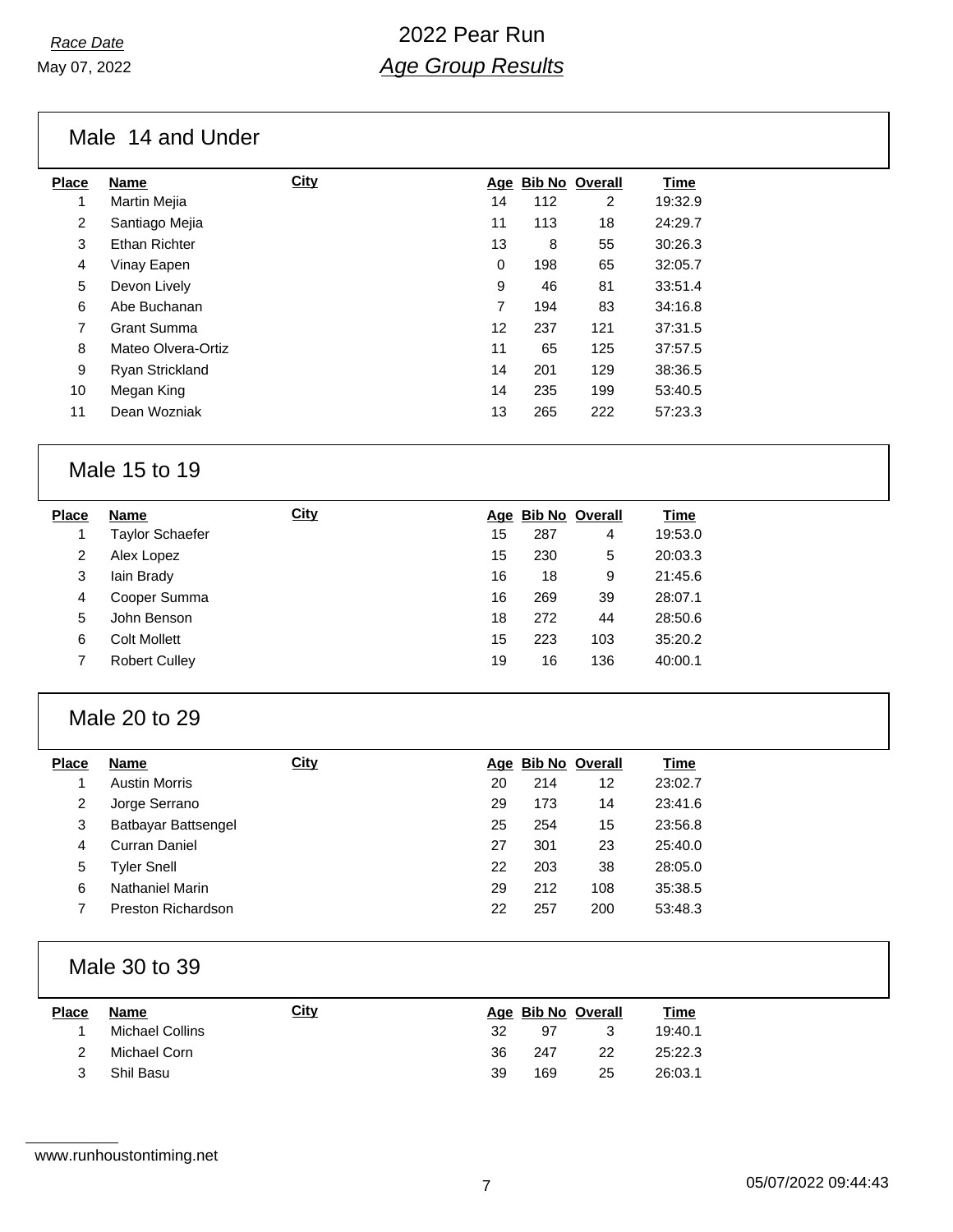May 07, 2022

Male 30 to 39

| <b>Place</b> | <b>Name</b>             | <b>City</b> |    |     | Age Bib No Overall | <b>Time</b> |
|--------------|-------------------------|-------------|----|-----|--------------------|-------------|
| 4            | <b>Michael Lettiere</b> |             | 36 | 153 | 29                 | 26:25.8     |
| 5            | Christopher Wilson      |             | 33 | 121 | 32                 | 27:07.7     |
| 6            | Jeevan Thamban          |             | 33 | 187 | 37                 | 27:49.9     |
| 7            | Drew Smith              |             | 36 | 228 | 45                 | 28:53.7     |
| 8            | Martin Chris            |             | 36 | 305 | 51                 | 30:12.0     |
| 9            | Jerry Mathew            |             | 37 | 185 | 52                 | 30:13.2     |
| 10           | Andrew McKinney         |             | 38 | 124 | 63                 | 31:55.8     |
| 11           | Michael Berckenhoff     |             | 38 | 281 | 69                 | 32:50.3     |
| 12           | Joseph Stevenson        |             | 34 | 27  | 75                 | 33:17.9     |
| 13           | Scott Fairdosi          |             | 34 | 98  | 87                 | 34:30.3     |
| 14           | Michael Gajevsky        |             | 33 | 68  | 91                 | 34:36.5     |
| 15           | Dustin Vasquez          |             | 32 | 244 | 100                | 35:12.6     |
| 16           | Nadun Wijeweera         |             | 39 | 251 | 102                | 35:16.7     |
| 17           | Ryan Whitley            |             | 37 | 279 | 106                | 35:32.6     |
| 18           | Matthew Hanna           |             | 33 | 245 | 111                | 35:49.1     |
| 19           | <b>Brett Lirette</b>    |             | 33 | 276 | 114                | 36:13.8     |
| 20           | Chad Spensky            |             | 34 | 255 | 141                | 40:28.5     |
| 21           | Angel Olvera            |             | 35 | 64  | 144                | 40:39.2     |
| 22           | <b>Curtis Lively</b>    |             | 39 | 45  | 183                | 50:01.6     |
| 23           | Mark Gregor Salvador    |             | 36 | 73  | 225                | 58:49.6     |
| 24           | Angel Robles            |             | 33 | 109 | 227                | 58:51.7     |
| 25           | Jeff Brisbois           |             | 37 | 41  | 231                | 1:02:32.5   |
|              |                         |             |    |     |                    |             |

### Male 40 to 49

| <b>Place</b>      | Name                   | <b>City</b> |    |     | Age Bib No Overall | <u>Time</u> |
|-------------------|------------------------|-------------|----|-----|--------------------|-------------|
| 1                 | <b>Brandon Bass</b>    |             | 40 | 260 | 6                  | 20:03.3     |
| $\overline{2}$    | <b>Jason Sessions</b>  |             | 40 | 49  | 7                  | 20:17.0     |
| 3                 | Aaron Lavictoire       |             | 47 | 278 | 8                  | 20:39.3     |
| $\overline{4}$    | Peter Roberts          |             | 44 | 80  | 20                 | 24:52.5     |
| 5                 | Marc Lowman            |             | 42 | 175 | 21                 | 24:57.5     |
| 6                 | Kyle Jurek             |             | 42 | 55  | 56                 | 30:59.2     |
| $\overline{7}$    | <b>Chris Scott</b>     |             | 40 | 149 | 57                 | 31:11.8     |
| 8                 | <b>Eddie Forst</b>     |             | 47 | 168 | 67                 | 32:10.9     |
| 9                 | <b>Israel Cerda</b>    |             | 46 | 298 | 79                 | 33:48.3     |
| 10                | Johnny Abrego          |             | 44 | 178 | 84                 | 34:17.0     |
| 11                | Oral Gomez             |             | 46 | 226 | 94                 | 34:47.8     |
| $12 \overline{ }$ | <b>Matthew Chebret</b> |             | 41 | 31  | 107                | 35:35.5     |
| 13                | Ervin Junio            |             | 42 | 292 | 118                | 37:04.3     |
| 14                | Paul Summa             |             | 44 | 236 | 122                | 37:33.3     |
| 15                | Sean Mollett           |             | 44 | 222 | 133                | 39:12.0     |
| 16                | Leroy Mata             |             | 44 | 127 | 139                | 40:16.2     |